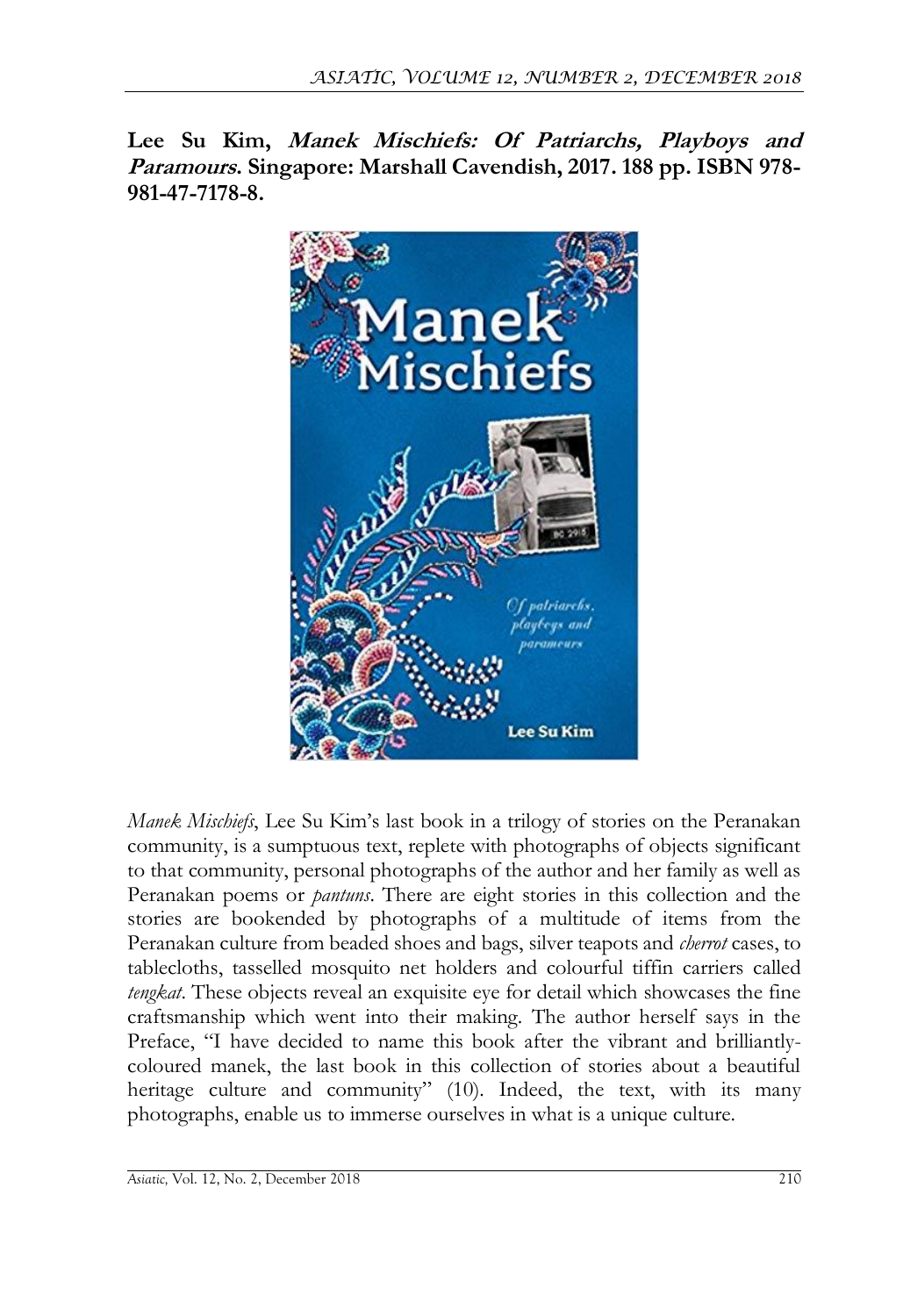Su Kim explains, "The word manek ('beads' in Malay) is used to describe the minuscule glass beads from Bohemia and Czechoslovakia, brought over to this region by traders" (9). And, indeed, *Manek Mischiefs* is a gleaming collection of stories which shed light on the Babas and Nyonyas, collectively called the Peranakans, a hybrid community. This ethnic group formed about 700 years ago when the "Chinese traders arrived in Malacca, the centre of the Malacca Sultanate" (13). These traders subsequently intermarried with the local women. Su Kim provides a short write-up on the community in the "Preface" and though it is brief, it gives the uninitiated reader a glimpse into the background of this community.

Most of the eight stories in this collection have intriguing titles: "The Stump in the Hole under the Casuarina tree in the Garden of the Mansion by the Sea," "The Merry Wives and Concubines of Patriarch Baba Gan," "The Bride Who Refused to Strip" etc. The stories cover a range of contexts and circumstances, most of them delivered with large doses of humour. Even more, these stories reveal different customs and traditions of the Peranakan, their rituals and also unacknowledged, but firmly entrenched, practices. "The Bride Who Refused to Strip" tells the tale of a young bridegroom who marries a woman picked by a matchmaker and his mother. Unfortunately, the woman does not allow her husband to touch her and this puts him in a quandary because the practice is that a newly-wedded couple have twelve days to consummate their union or there will be trouble between the two families. The story gives us many interesting details about a Peranakan wedding: the matchmaking process, the elaborate preparations and the way the bridal boudoir is decorated. The author's detailed descriptions allow us to feast on the magnificently dressed up bedroom. The story ends with a collection of photographs of items from a Peranakan bridal bedroom. These images enliven and give context to the story which, incidentally, ends with a twist.

Another story, "The Kueh Brothers," has the Japanese Occupation in Malaya as its backdrop. Due to the dire situation at that time, two brothers go around selling their mother's cakes. This story captures the youthful camaraderie between the boys and their innocence at a time when there was much anxiety amongst the adults. "Everybody is nervous and jittery nowadays. Pa hides in his room or slips out. To where, he won't say. Ko thinks Pa is working with something resisting. I don't know what he's resisting as the Japs are already here" (85). The story also ends with photographs of the different paraphernalia used in making Peranakan kuih. Accenting the stories with photographs is a nice touch in this collection. The photographs impart a semblance of materiality to the stories enabling the reader is engage more fully in these stories.

In the "Preface," the author writes that she thought it fitting that the last book in this trilogy should be dedicated to her father: "Just as *Kebaya Tales* was inspired by my mother's stories, this book is inspired by a Baba I loved very much and still do. He was my father, Mr Lee Koon Liang… a wonderful and loving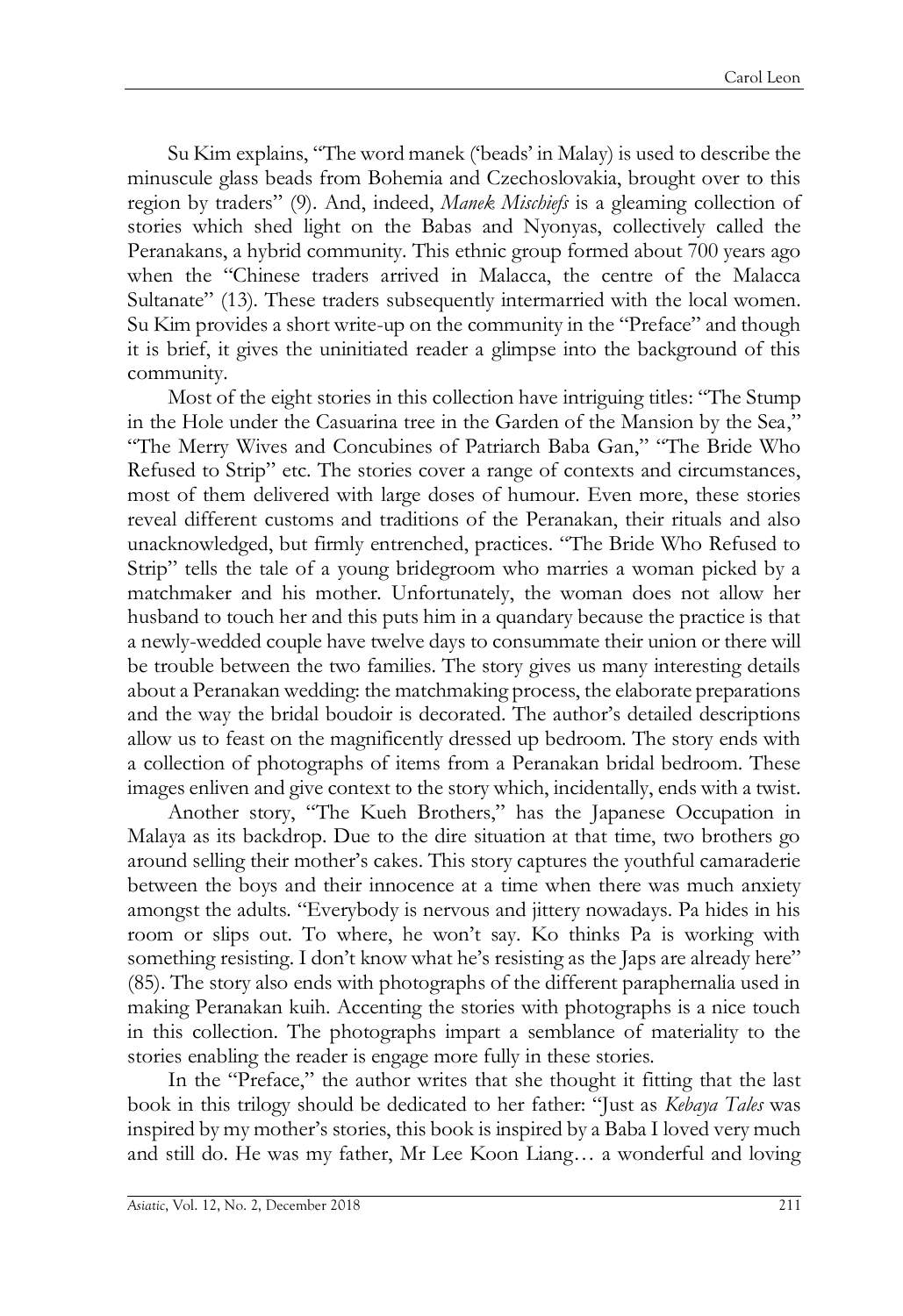father, a man of integrity and courage with a great sense of humour" (11). The blurb at the back of the book asserts that the Babas take centre stage in this collection. In these stories they play variously different roles from a dejected young groom to heartbroken men of varying ages – fathers, grandfathers, young and older brothers. These men cover a range of ages and each carries a distinct voice. However, and, interestingly so, the dominant characters in these tales turn out to be the women and we are introduced to a whole host of them, wilful but loving mothers, domineering mothers-in-law, caring but fiery sisters, beguiling women, young and old, who create chaos in the hearts of the men they encounter. Indeed, I would say that the women characters invariably take centre stage in *Manek Mischiefs*.

Among the stories in the book, one which is particularly moving is the last story, "Through Lara's Eyes" which is about a young woman who loses her beloved dad, a man who dies trying to save his neighbour. In recounting the past, the bond between father and daughter is seen to be so special and nurturing that one wonders to what extent this story is based on the author's own father. Lara's father, Mr. Lee, loved his family very much and his favourite place to take his family for holidays was Port Dickson. Lara's narration of the past creates a composite picture of her father as a young man, then as a husband and later as a father. In the book, Su Kim includes a few personal photographs of family holidays in Port Dickson. The affection Lara has for her father resonates with the author's tender tribute to her father in the "Preface." Towards the end of the story, the narrator reflects: "In my dreams of the future, he would be there, always a beloved and needed presence, laughing, beaming with happiness at all the milestones of our lives" (183).

Yet another story which has a deeper layer of meaning is "The Stump in the Hole under the Casuarina tree in the Garden of the Mansion by the Sea," which is about a beautiful Peranakan mansion in Penang, once home to a rich family: "Sherwood Villa. My family home and the most precious place in the world to me" (37). When the female narrator visits the family home, she recalls the halcyon days of her grandfather and in doing so captures the early history of the Peranakans as they formed their own niche in Malaya alongside other communities. But with each sporadic visit, the narrator is dismayed to see the gradual ruin of the grand house, the loss of people and a lack of respect for treasured customs. She laments, "There was no sign of any casuarina tree, the garden was razed and flattened in anticipation of a huge construction project. A signboard confirmed it all as I walked out of Sherwood Villa for the last time. It said SOLD" (57).

*Manek Mischiefs* as well as the other two books in the trilogy, namely *Kebaya Tales* and *Sarong Secrets*, could be seen as Lee Su Kim's attempts to keep the precious Peranakan stories alive. It is indeed a praiseworthy attempt and I do